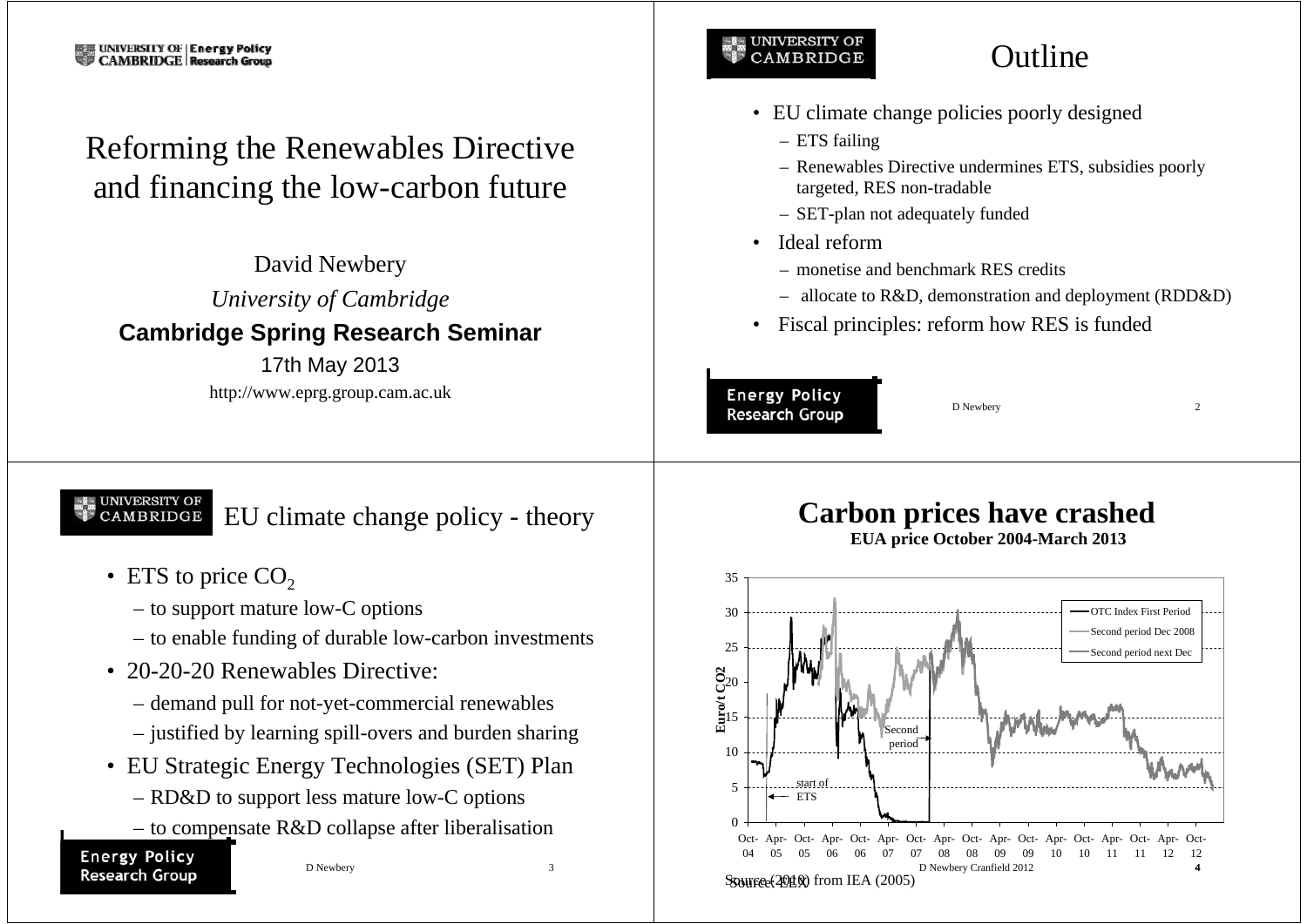

2012-2012

0.0%

1974 1976 1978 1980 1982 1984 1986 1988 1990 1992 1994 1996 1998 2000 2002 2004 2006 2008 2010

### **Learning justifies Renewables Directive**

Source: BSW-Solar, PV Price Index 11/2012

03-2007-2007-2007

1,000 O2-2006 2006 2006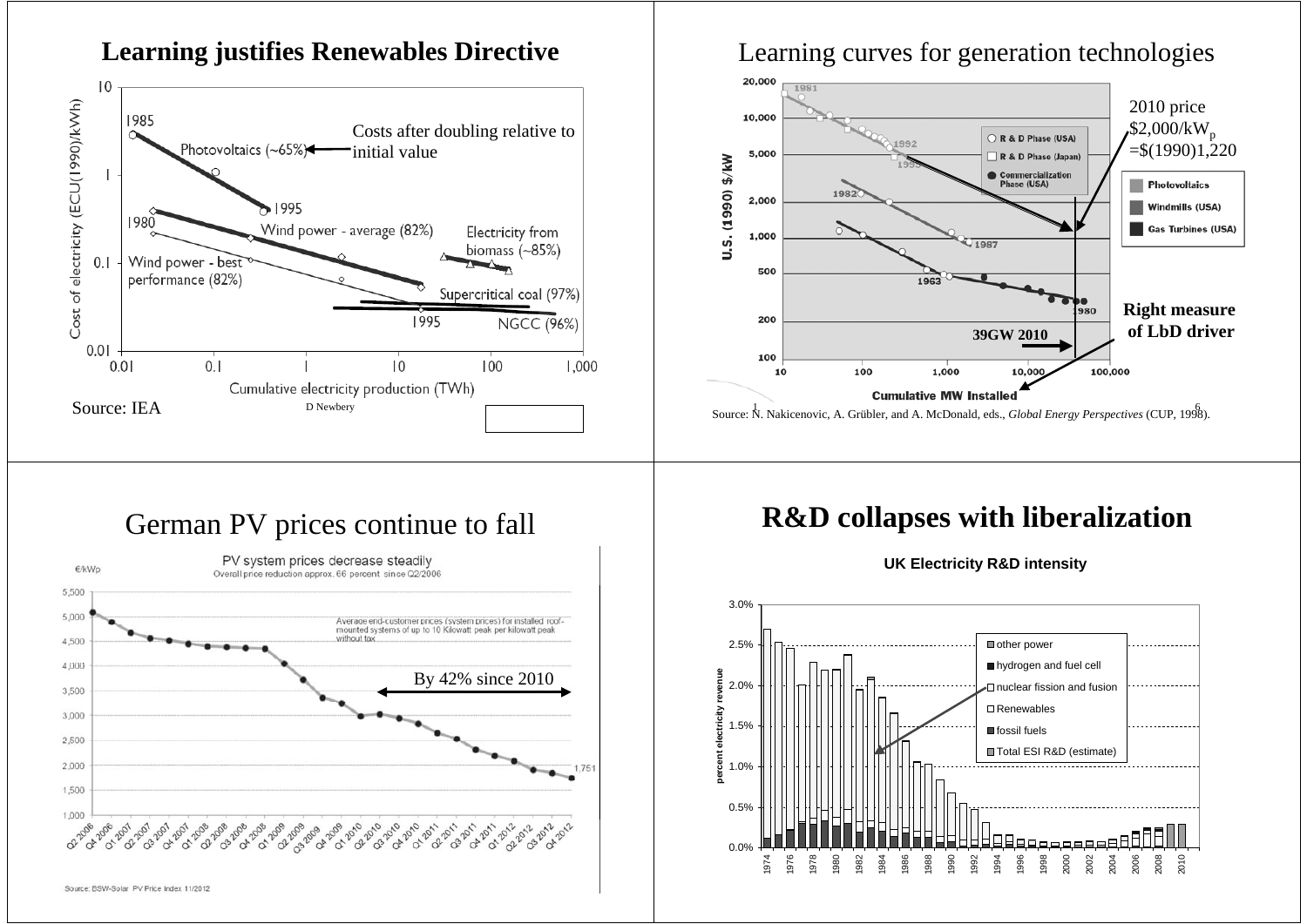

### **UNIVERSITY OF CAMBRIDGE**

### Policies are poorly designed

- ETS fixes quantity not price
	- Renewables Directive undermines EUA price
		- Does not reduce  $CO_2$  emissions at all
	- Great Recession further undermines EUA price
	- No bankable future carbon price to guide investment
- Renewables Directive sets country RES targets
	- Different supports by technology and country
	- not well-designed to deliver best learning benefits
- SET plan driven by industry lobbies? – as it lacks funding and allocation criteria

**Energy Policy Research Group**

D Newbery 10

#### UNIVERSITY C CAMBRIDGE

# EMR response to ETS

- The EUA price is too low
- $\Rightarrow$  create a carbon price floor (but just for electricity)
- The ETS is neither durable nor credible
- $\Rightarrow$  create long-term contracts for difference for low-C
- But: CPF distorts electricity trade
	- N Ireland exempted to avoid distorting SEM with the RoI
	- $\Rightarrow$  distorts trade over the two interconnectors with GB
- $\Rightarrow$  EU needs to address ETS failures
	- $\Rightarrow$  new 2030 Directive? On C-intensity or renewables?
	- $\Rightarrow$  member states follow GB CPF example?

### **Energy Policy Research Group**

D Newbery 11

# **UK<sup>&#</sup>x27;s Carbon Price Floor - in Budget of 3/11**

**EUA price second period and CPF £(2012)/tonne**

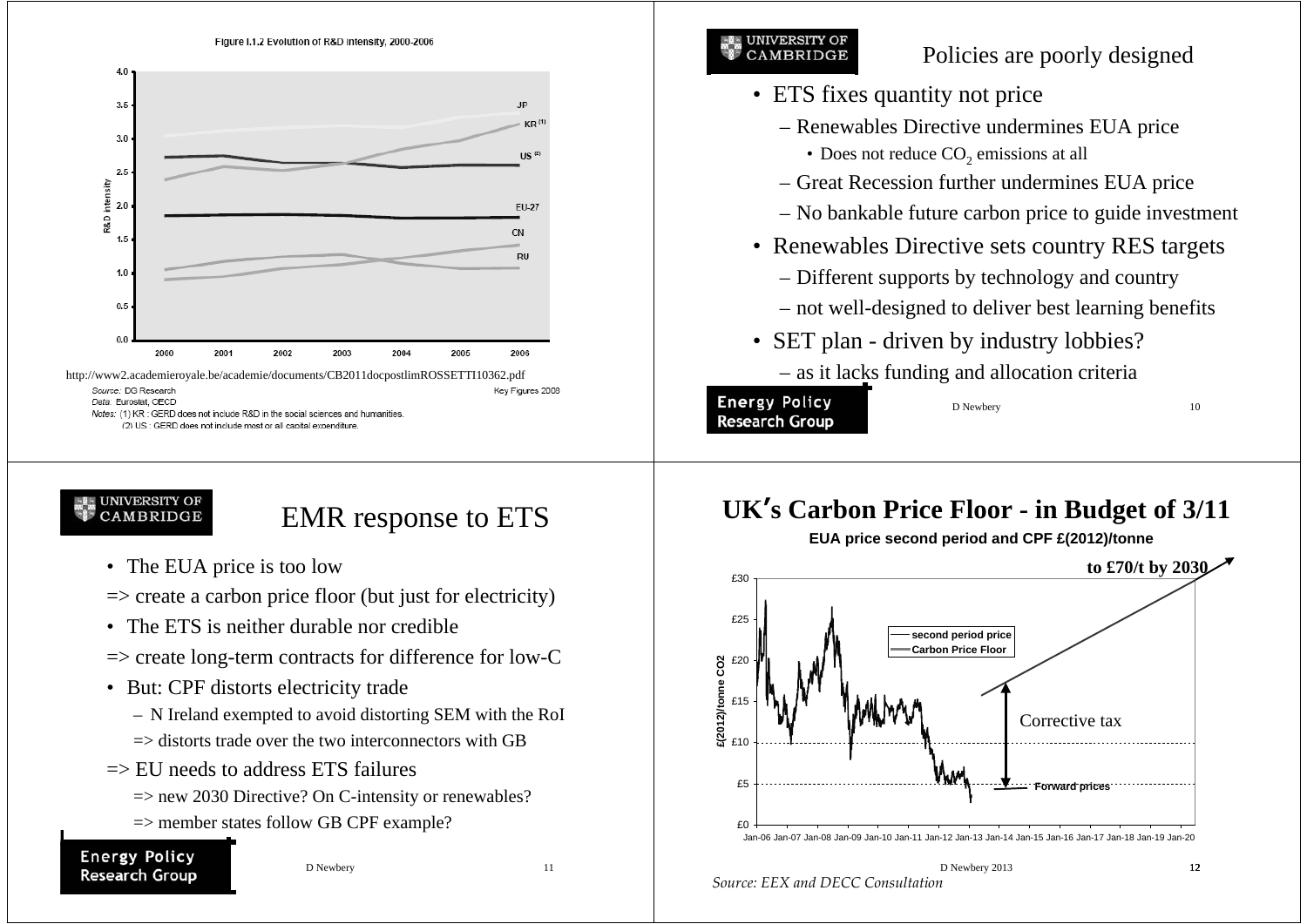#### **UNIVERSITY OF** CAMBRIDGE Supporting RES deployment

- EU Renewables (20-20-20) Directive mandates RES share targets to each member state (MS)
	- devolves cost of meeting to MSs
- But many diverse RES of varying cost
	- support justified by future learning benefits
	- but current cost borne by MS
	- $\Rightarrow$  hard to trade to minimise collective cost
	- $\Rightarrow$  temptation to go for the cheapest not the best
	- $\Rightarrow$  "dash for bio-mass" in old coal stations?



D Newbery 13

#### UNIVERSITY OF **CAMBRIDGE**

# Innovation

- Liberalizing causes R&D to collapse
- Renewables Directive has massively increased renewables support
	- Perhaps too much deployment, not enough R&D?
- SET-Plan is critical but funding doubtful
	- Innovation seen as an EU industrial policy
	- => impose duties on imported Chinese PV!
		- Save the planet or protect (some) jobs?

### **Energy Policy Research Group**

## **Renewables support replaces R&D**

**UK Electricity R&D intensity**



### Less mature technologies not ready for deployment

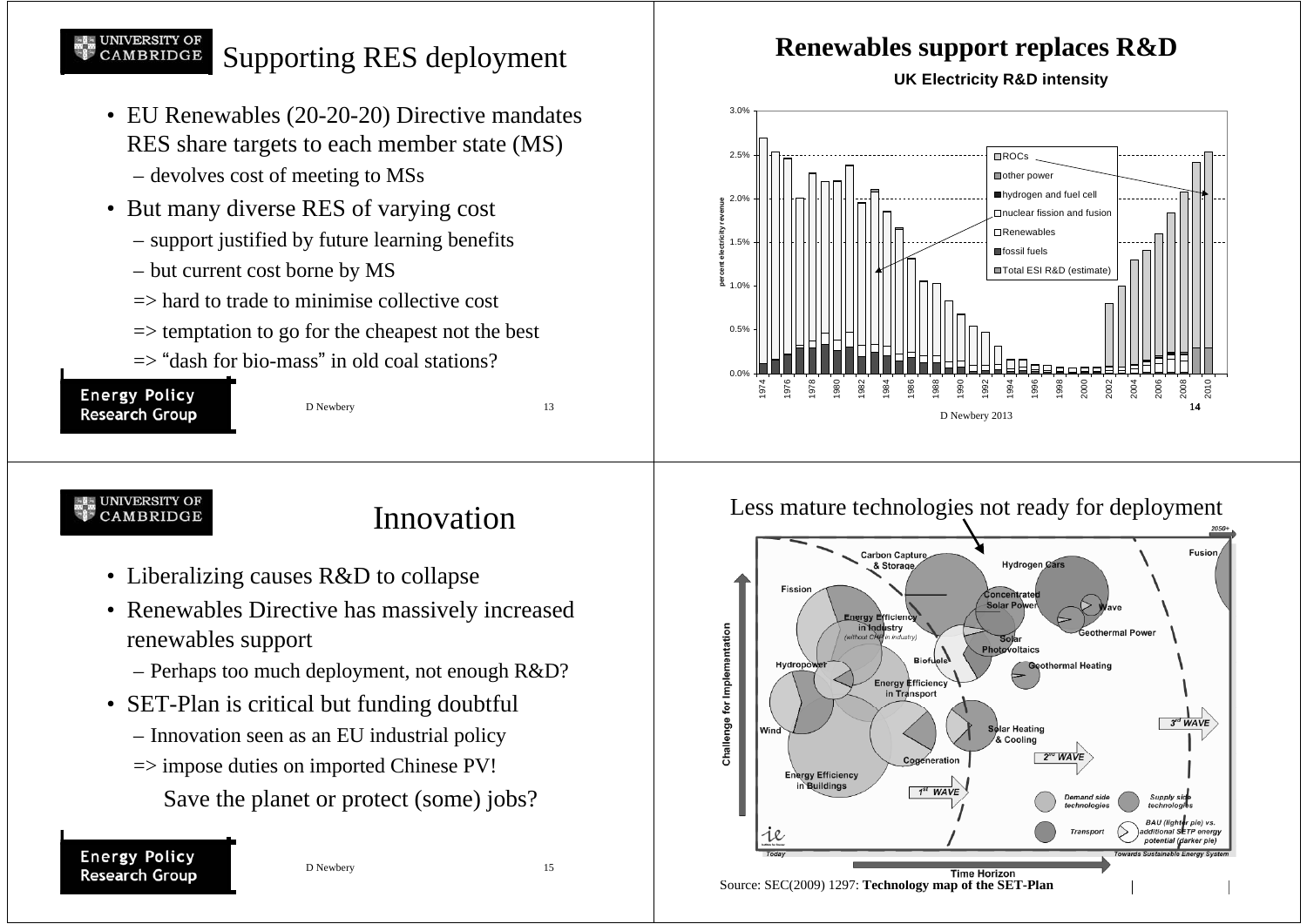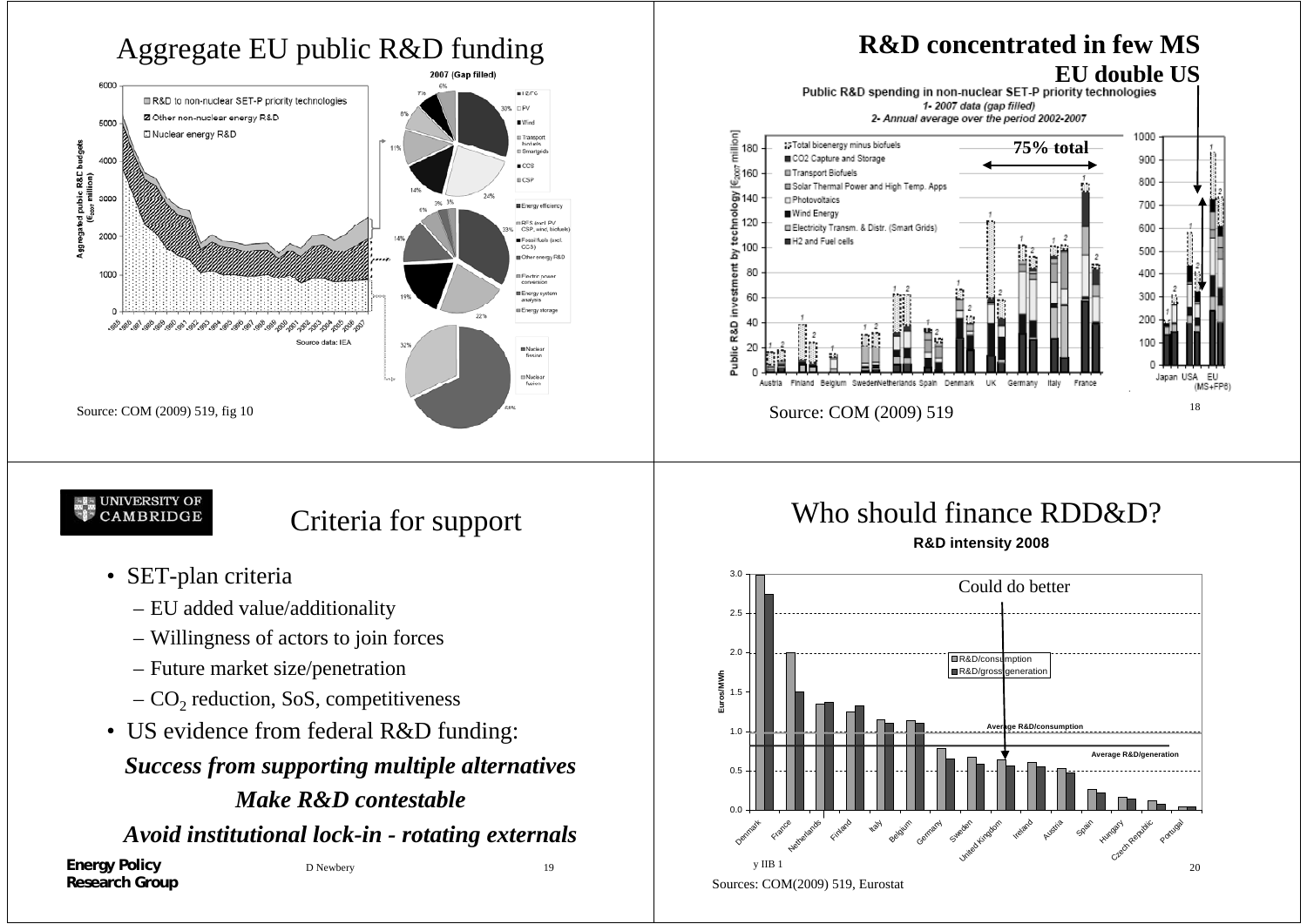#### UNIVERSITY OF<br>CAMBRIDGE A better EU low-C RDD&D policy?

- Targets are an effective method of devolving support
- Why not set the target in cash terms as a share of GDP?
	- Possibly reflecting the cost of the RES targets
- Member states meet their targets by:
	- commissioning R&D and demos by competitive tender
	- supporting RES-E, credited with benchmarked value
		- anywhere in the world (preferably where comparative advantage)
- Financed by efficient public finance tools:

### *tax/charge final consumers not producers*

| <b>Energy Policy</b> | D Newbery |  |
|----------------------|-----------|--|
| Research Group       |           |  |

### UNIVERSITY OF<br>CAMBRIDGE Allocating support needed

- 1. Decide which technologies are promising
	- for R&D, demonstation and deployment
	- $\Rightarrow$  develop a social cost-benefit method to value innovation
- 2. Determine initial total EU budget allocation e.g. as in a better form of the SET-Plan road map
- 3. Determine how/when to stop/reallocate budget e.g. if the revealed rate of cost reduction too slow
- 4. Allocate budget to Member States (MSs)
- 5. MS decide what to support and how, report results
- 6. Expenditure valued at benchmarked rates

### **Energy Policy Research Group**

D Newbery 23





kWh/m2 focussolar.de $\Box$  see

| 601 - 650   | $901 - 950$     | $1.201 - 1.250$ | 1.501 - 1.550   | 1.801 - 1.85 |
|-------------|-----------------|-----------------|-----------------|--------------|
| 651 - 700   | $951 - 1.000$   | $1.251 - 1.300$ | $1.551 - 1.600$ | 1.851 - 1.90 |
| 701 - 750   | $1.001 - 1.050$ | $1.301 - 1.350$ | $1.601 - 1.650$ | 1.901 - 1.95 |
| $751 - 800$ | $1.051 - 1.100$ | $1.351 - 1.400$ | 1.651 - 1.700   | 1.951 - 2.00 |
| 801 - 850   | 1.101 - 1.150   | 1,401 - 1,450   | 1.701 - 1.750   |              |
| 851 - 900   | $1.151 - 1.200$ | 1.451 - 1.500   | $1.751 - 1.800$ |              |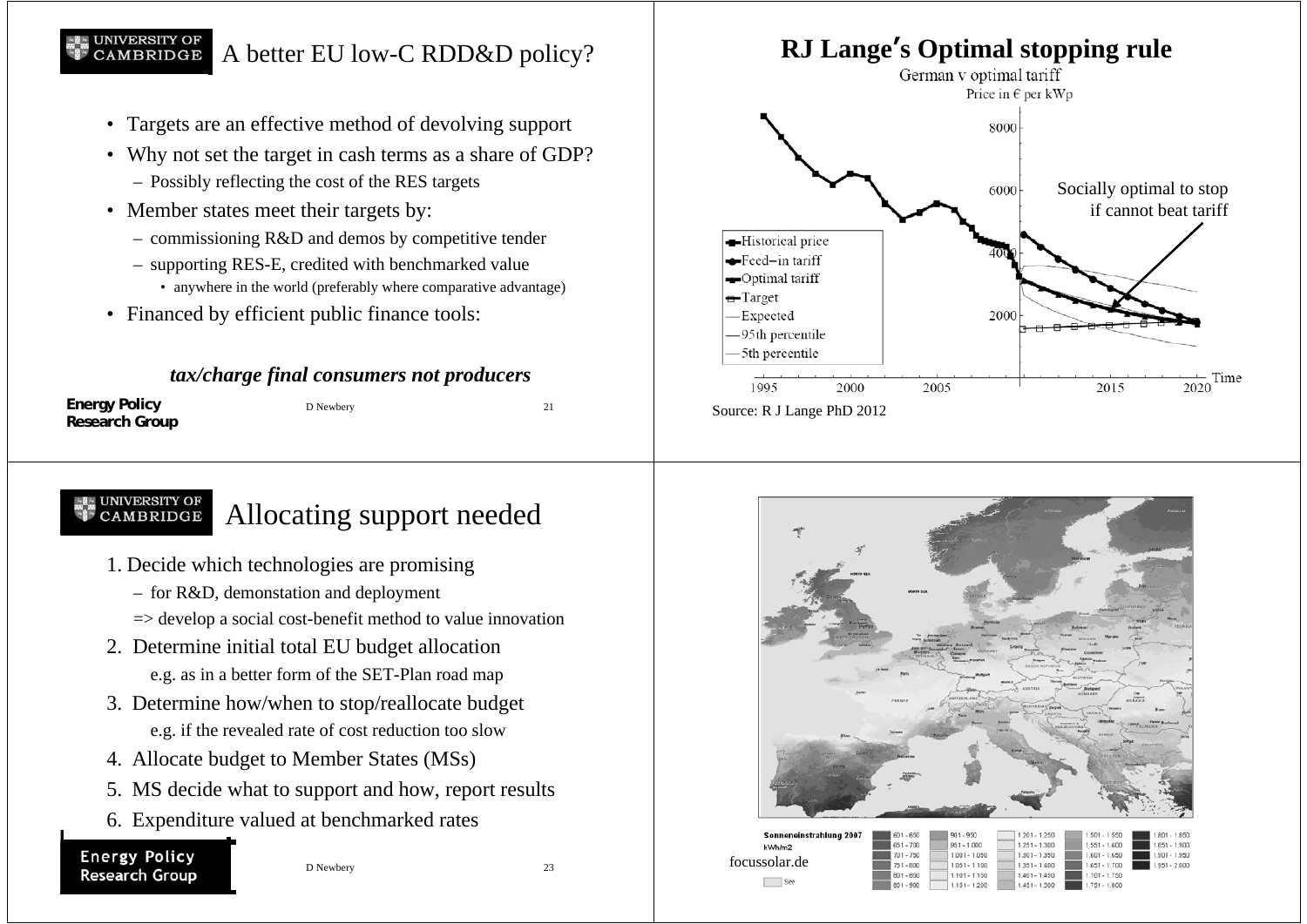#### **UNIVERSITY OF** CAMBRIDGE

**Energy Policy Research Group**

# SET road map

- 2007 SET R&D non-nuclear <sup>∼</sup> €2.4bn (Nuclear €0.94) – 70:30 private:public; 80:20 MS:EC
- SET-plan to 2020 total  $\epsilon$ 70 bn or double current rate
	- Grid: €2bn; fuel cells + H<sub>2</sub>: €5bn; Wind: €6bn;
	- nuclear fission €7bn; bio-energy € 9bn;
	- smart cities €11 bn; CCS €13 bn; Solar: €16bn;

### *Concern that the allocation is based on lobbiesnot careful evaluation of potential*

D Newbery 27

#### **Energy Policy Energy Policy** D Newbery 25 D Newbery 26 **Research Group Research Group** UNIVERSITY OI **UNIVERSITY OF** CAMBRIDGE Other options **CAMBRIDGE** Conclusion• High  $CO<sub>2</sub>$  price needed to support low-C technologies • EU climate change policy is in disarray  $\Rightarrow$  windfalls to existing low-C (especially nuclear) – ETS collapsed, R&D under-funded, RES inefficient choices (type, location, no trade)  $\Rightarrow$  raises final energy costs, concerns over fuel poverty • changing ETS will be challenging => reduces competitiveness of energy-intensive industry  $\Rightarrow$  redefine end goals and choose best instruments • Reforming ETS requires unanimity - hard  $\Rightarrow$  hence attraction of targets (20-20-20 by 2020)  $\Rightarrow$  develop methods of valuing contributions  $\Rightarrow$  danger of a new 2030 RES target • competition drives innovation and cost reduction, efficiency requires trade & cash is a useful metric • Better to set C-intensity of sectors like electricity? *measure success by benchmarked delivery Politics is the art of the possible*

**Energy Policy Research Group**

– e.g. Africa

**UNIVERSITY OF** 

**CAMBRIDGE** 

D Newbery 28

Benchmarking RES-E

• Example: solar PV, for each  $MW_p$  installed, credit =

 Least EU installed cost *less* NPV of electricity generated in best EU location valued at cost of CCGT output displaced

• Where budget for technology is limited, MSs tender for right to undertake: winner is least credited unit cost

• Where learning independent of location (e.g. depends on volume installed) can choose non-EU locations